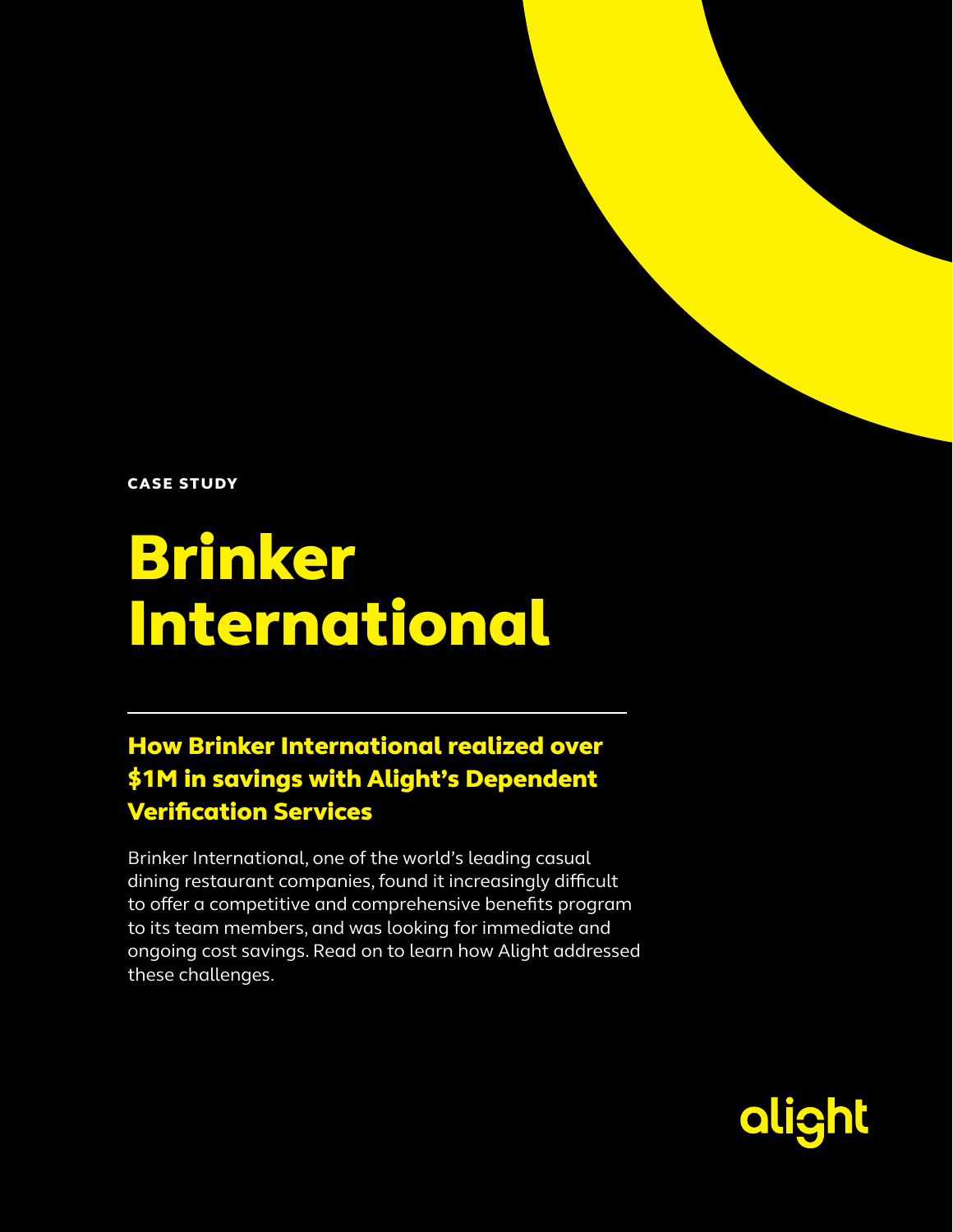### Brinker's situation

 "Brinker's partnership with Alight's Dependent Verification Services has been a huge win for us […] Brinker has over 25,000 vendor partners and in 2011, Alight's Dependent Verification Services won our coveted Supplier of the Year Award for going above and beyond in their interactions with our team members and for having such a huge impact on our plan costs."

1

Lara Kent, Senior Benefits Manager, Brinker International

One of the world's leading casual dining restaurant companies, Brinker International truly believes in business decisions that balance the interests of both the company and its team members. Brinker has over 1,600 friendly and hospitable restaurants nationwide, such as Maggiano's and Chili's, where an immediate greeting at the door shows the company's "power of welcome".

With health care costs rising, Brinker found it increasingly difficult to offer a competitive and comprehensive benefits program to its team members, and was looking for immediate and ongoing cost savings. To address these challenges, Alight recommended Plan-Guard®, Alight's ongoing dependent verification service. Plan-Guard verifies eligibility when a new dependent enrolls in coverage, ensuring all newly added dependents are truly eligible for coverage. By partnering with Alight, an independent third-party, Brinker preserved their relationship with their team members, especially when handling sensitive eligibility determinations.

#### **Brinker needed to:**

- Demonstrate financial responsibility
- Reduce compliance risk
- Help keep benefit premiums low

### About Brinker International

**Headquarters: Dallas TX Industry: Hospitality**

**Revenue: \$3.15 billion**

**Number of employees: More than 100,000 employees worldwide**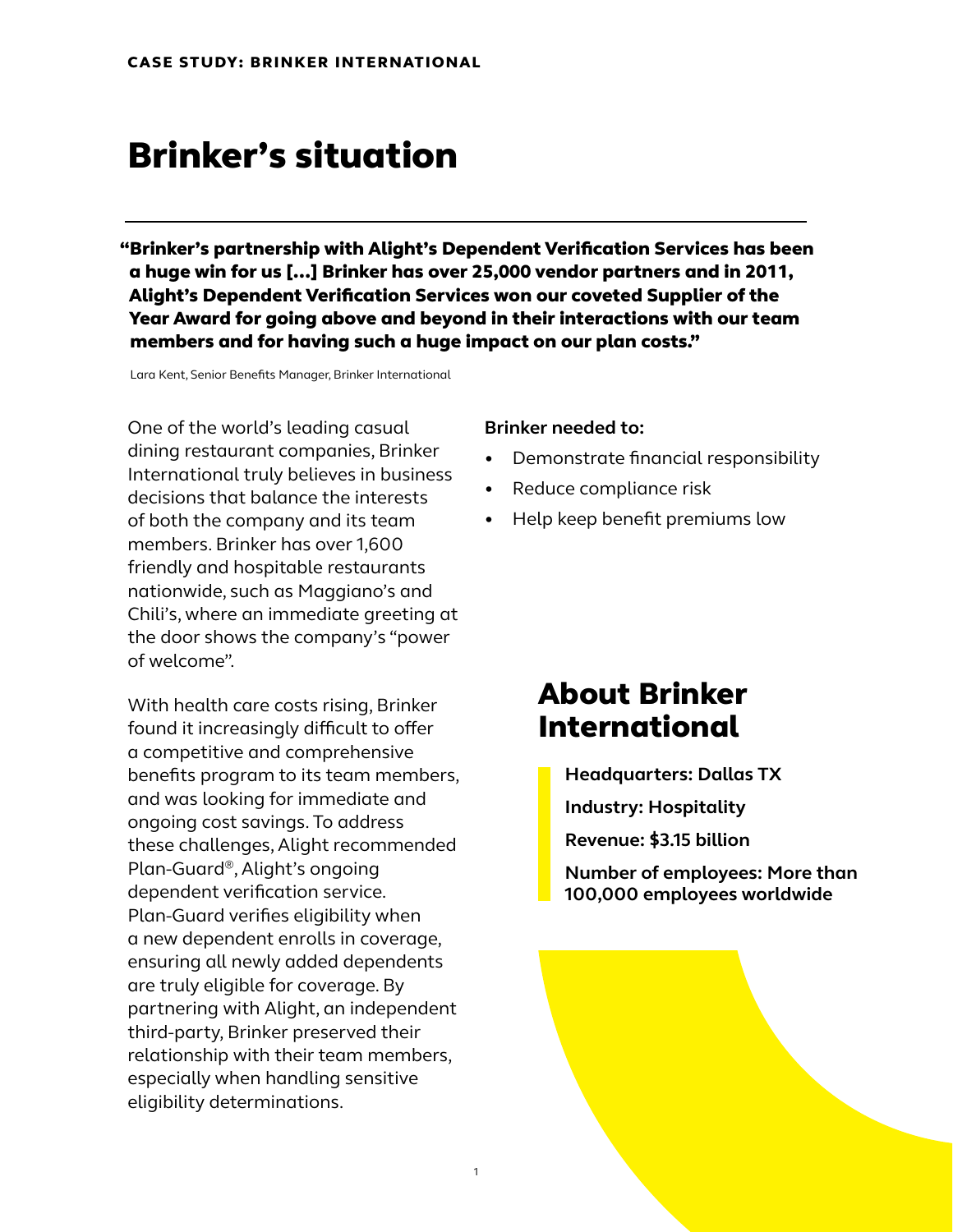# Alight's approach

Central to the verification process was a customized communications campaign. Alight sent multiple communications to team members to announce, educate and remind team members of the dependent audit.

Alight also partnered with Brinker's internal communication efforts to ensure all team members were notified and educated before the verification process began. Brinker's executives were first on the list so they could demonstrate their support as the message made its way through the rest of the company. "We prepared our team members well that by the time the first letter from Alight came requesting documents we got very few questions," said Lara Kent, Senior Benefits Manager at Brinker.

Alight's eligibility advocates ensured Brinker team members received superior support throughout the verification process. The advocates proactively reached out to team members that showed signs of needing assistance with the audit and supported those team members until their audit was complete.

Alight provided Brinker's benefits team with end-to-end support. Brinker was initially concerned about the additional workload implementing dependent verification may bring, but quickly recognized with Alight's seamless solution and dependent verification expertise, they were freed to focus on other initiatives.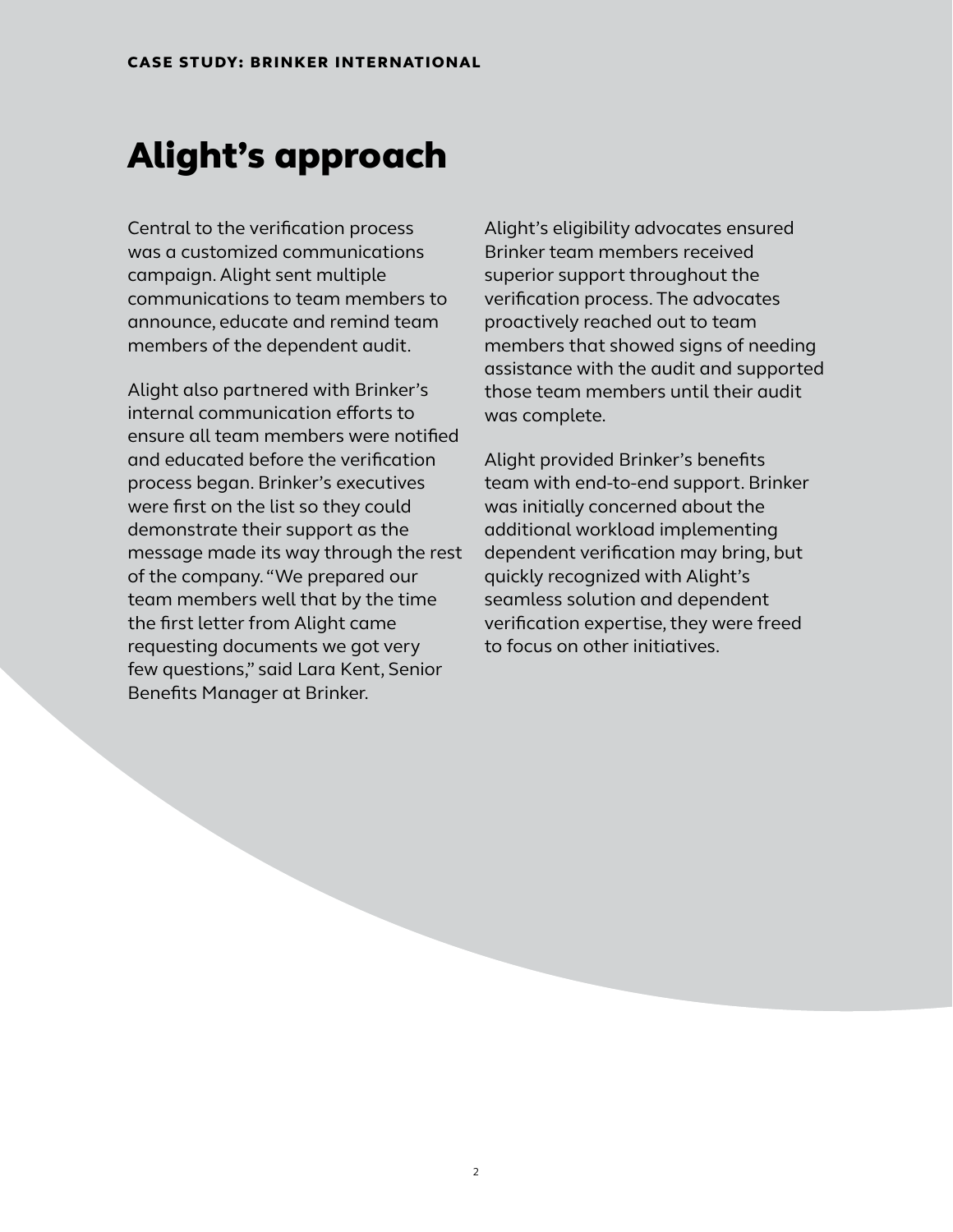### Brinker's results and Alight's impact

Alight launched Brinker's ongoing dependent verification service in late 2009 and it did not take long for Brinker to see a significant cost avoidance and return on investment. In 2010, Alight performed a comprehensive audit, Plan-Smart®, of Brinker's nearly 8,000 health plan dependents.

#### "The result was huge! We estimated their first year savings at over \$1.7 million."

Melissa Newman, Alight's Client Manager for Brinker.

Brinker was so impressed with Alight's top-notch Dependent Verification Services and outstanding partnership that they presented Alight with their 2011 Supplier of the Year Award and renewed their contract, which continues today.

#### **Alight's Dependent Verification facts**

- Average ineligibility rates:
	- Comprehensive audit: 5–7%
	- Ongoing verification: 10–14%
- Alight's proven communication campaign drives an average 98% response rate
- 99% of our clients are referenceable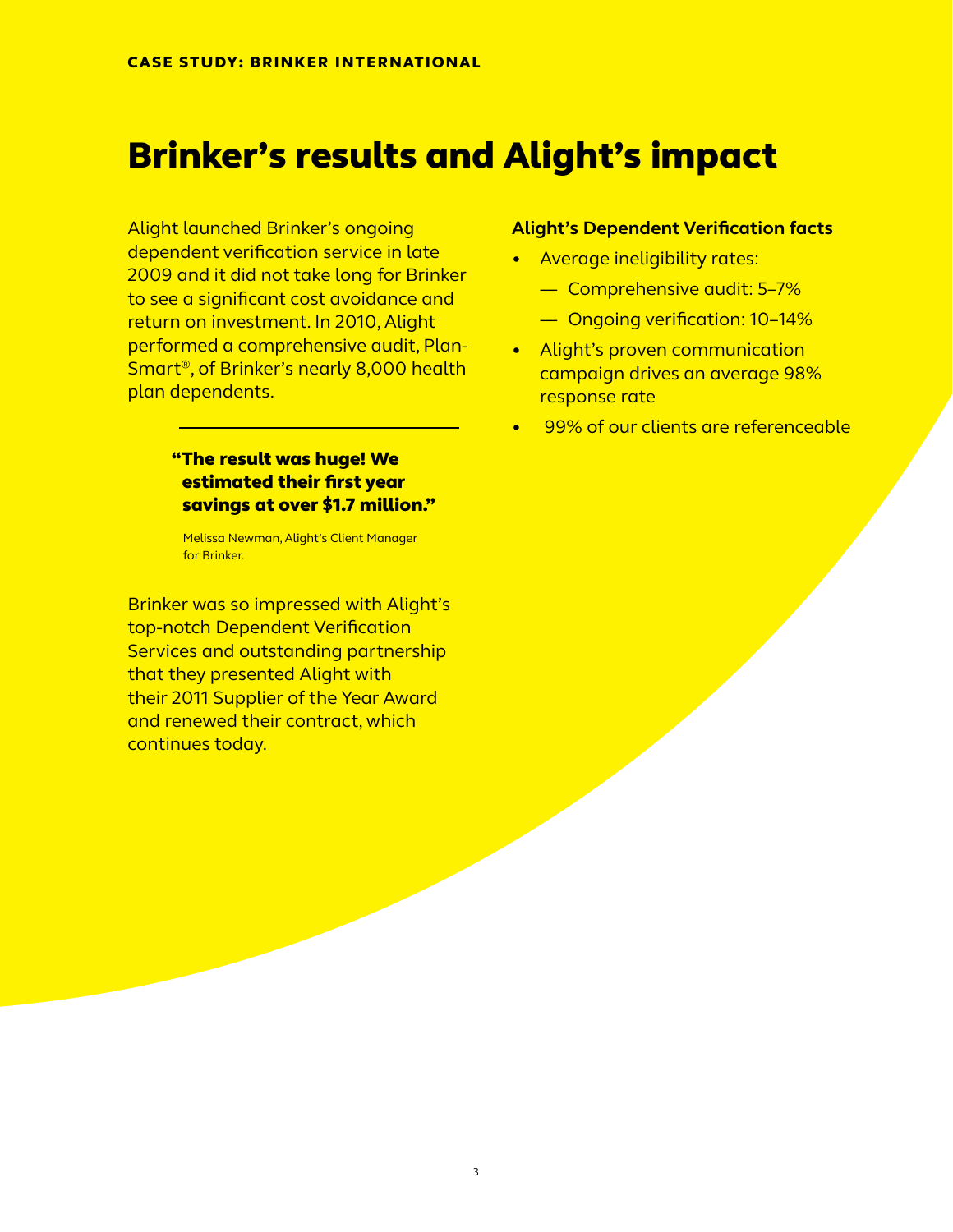# Client experience

Lara Kent, Senior Benefits Manager at Brinker International, shares her dependent verification experience.

#### Alight Solutions: Why did Brinker engage in dependent verification?

Lara Kent: In early 2009, Brinker was looking for plan cost savings for the next fiscal year without cost shifting to our team members. Many companies had already started utilizing dependent verification and they were consistently getting a high ROI. In addition to the immediate cost savings, we knew that an ongoing verification process would ensure we were meeting our fiduciary responsibility as a self-funded plan sponsor.

### Alight Solutions: What challenges did you face in getting approval for a dependent verification audit?

**Lara:** Our biggest challenge in getting approval was getting past the "big brother" perception. Brinker has a very strong culture and we strive to balance the needs of our team members with the needs of the company. In the end, the decision to move forward was made based on the expected cost savings and the confidence that Alight could implement a dependent verification process with little to no disruption for our team members.

### Alight Solutions: What was your stakeholder communication like?

Lara: Our communication plan was pretty extensive. We started at the top by notifying our executives and gave them information on why we were implementing a dependent verification process and a high level timeline. Then we talked about it in our company newsletter and mailed a letter to the home address of all team members who would be asked to provide documentation. We stressed the need to reduce costs and talked about the fact that ineligible dependents on the plan cost all team members more. We prepared our team members well so by the time the first letter came from Alight requesting documents, we got very few questions. This process worked well and I highly recommend announcing the new process internally first.

### Alight Solutions: Initially, what were your most sensitive areas of focus and concern?

Lara: I was most concerned about the additional workload this type of project would have on my team. In the end, my team was completely unaffected. The service provided by the Alight call center, the ease of document submission and the communications that are triggered after each submission made for a completely seamless process.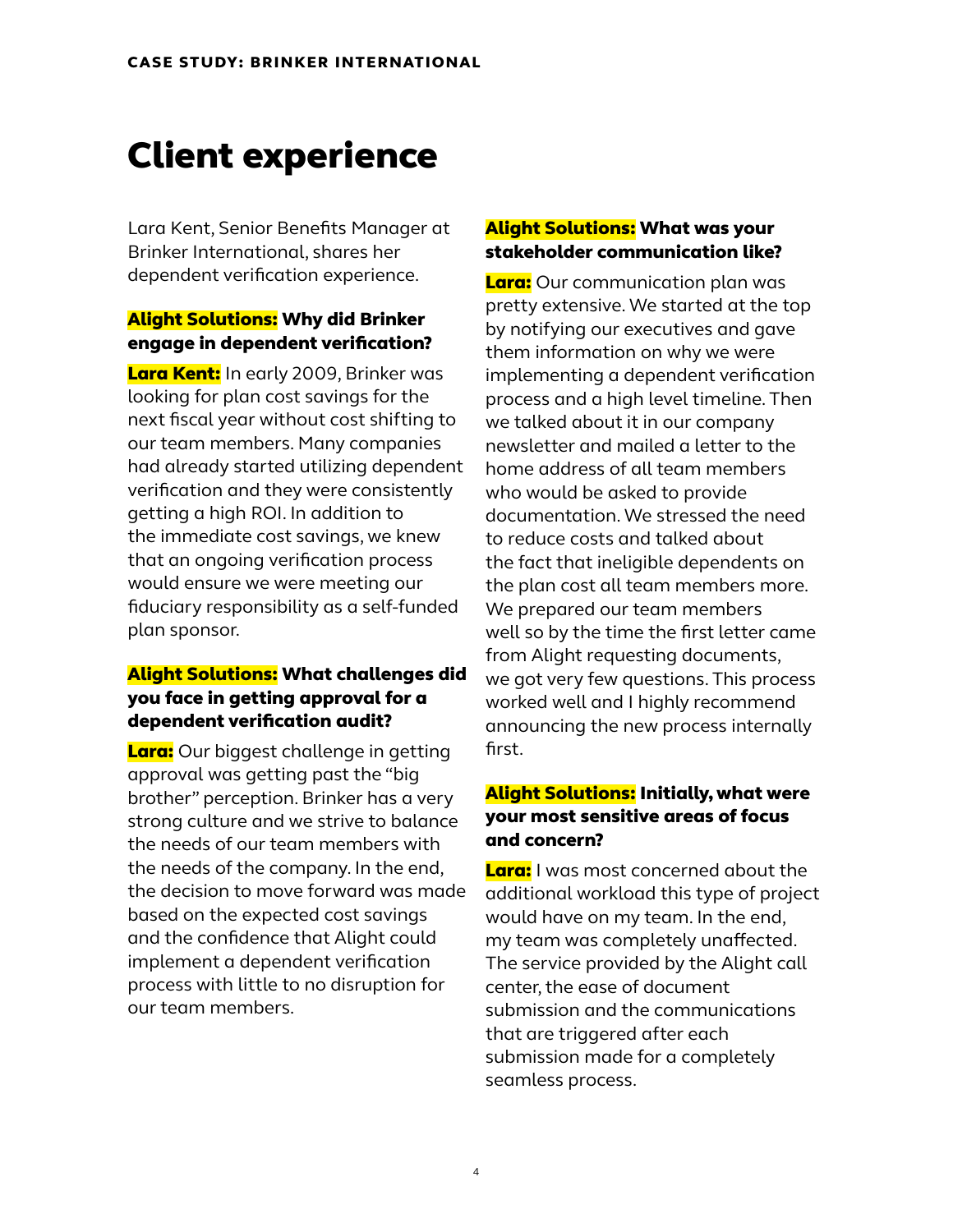#### Alight Solutions: What effort is required to maintain Plan-Guard ongoing dependent verification? Is it more or less than you expected?

Lara: Maintaining Plan-Guard is simple. We send automated weekly files to Alight and they send us reports back on a weekly basis. We have one person who is dedicated to reviewing the reports we get and she spends less than 30 minutes per week making sure we remove ineligible dependents from coverage.

#### Alight Solutions: What was the overall experience from your eyes?

**Lara:** Alight is constantly evolving to keep up with changing laws and new technology and our Client Manager, Melissa, is top notch. The employer web portal is fantastic and allows us to answer questions from team members and research past verifications. Alight's Dependent Verification Services won our coveted Supplier of the Year Award for going above and beyond in their interactions with our team members and for having such a huge impact on our plan costs.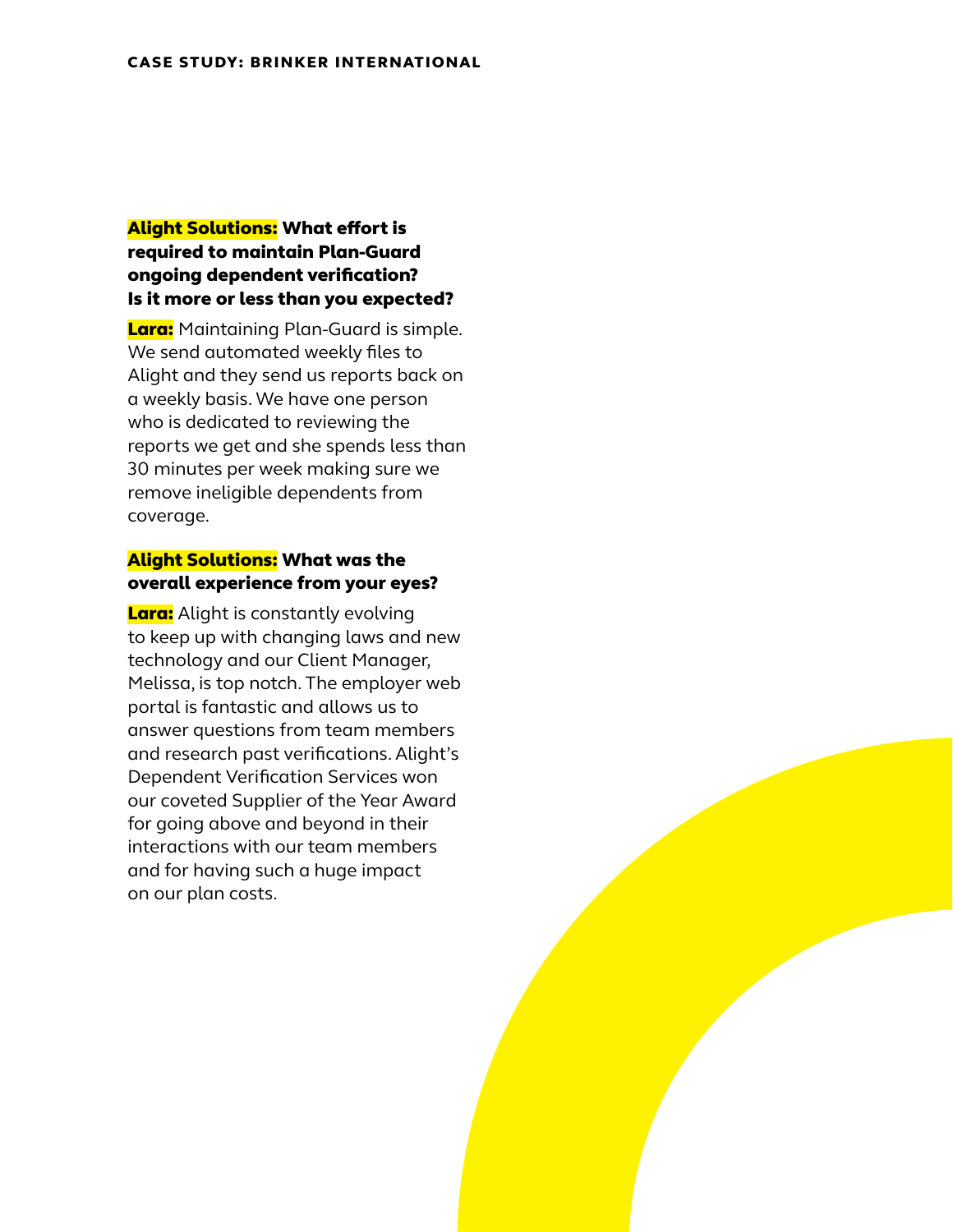## Why Alight?

With over 800 completed one-time audits and more than 8 million dependents audited to date, Alight Solutions is the industry leader in dependent eligibility verification. Alight's Plan-Smart® service is a one-time dependent eligibility verification audit that ensures qualified, eligible dependents maintain access to benefits and removes ineligible dependents from coverage as soon as possible. Employers can preserve the integrity of their benefits plan with Plan-Guard®, Alight's ongoing service that verifies eligibility as new dependents enroll in coverage. Alight's dependent verification clients include public, private, and not-for-profit organizations, as well as large governments and more than 20 percent of Fortune 500 companies.